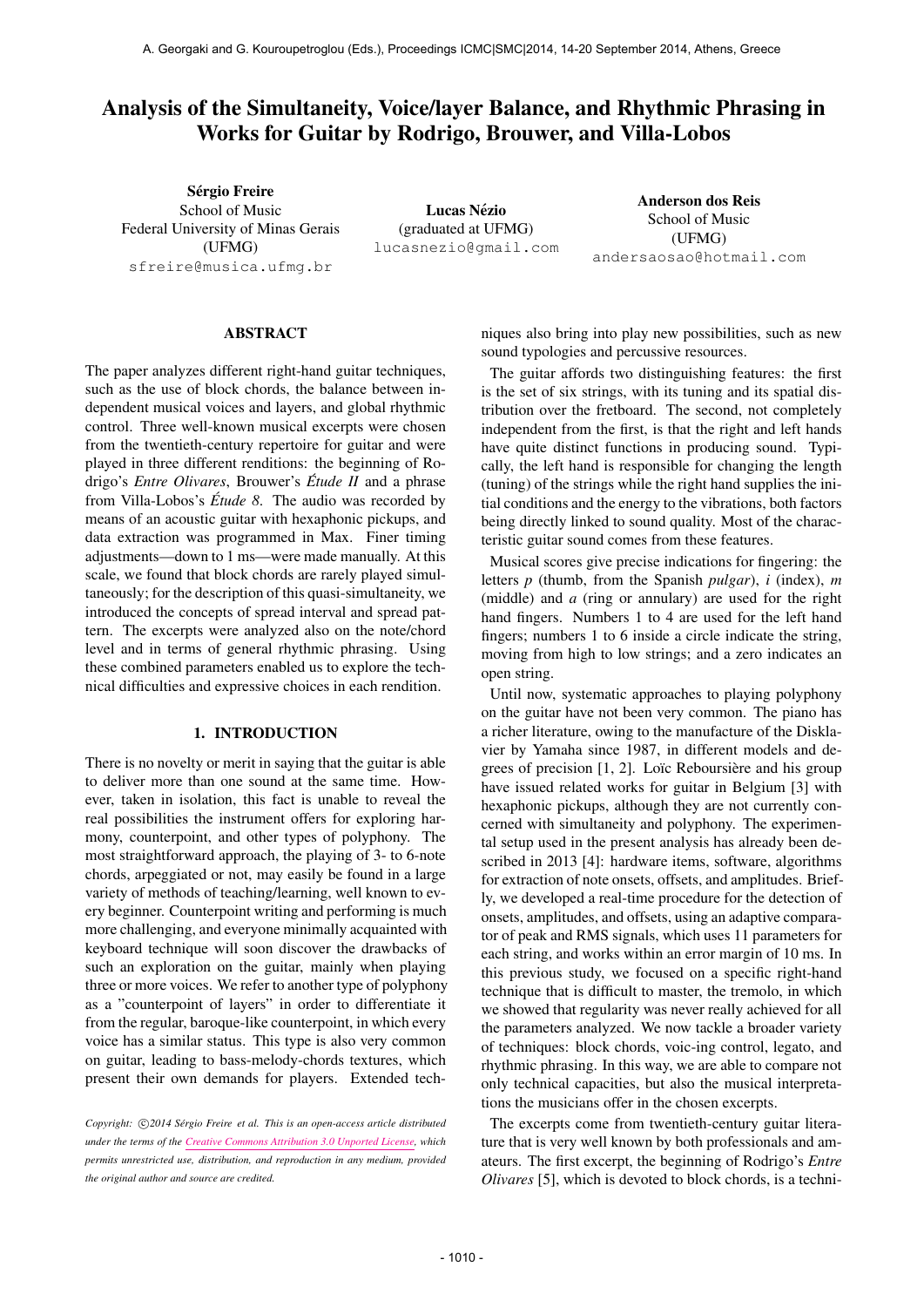cal challenge for every player; thus, it is a good example for looking at how simultaneously the four notes in each chord are played, along with observations about voice balance, pulse and time keeping, and silence between chords. The following excerpt, the second study in the first series of Brouwer's *Études Simples* [6] for guitar, written as a "coral" (choir) , gives the opportunity to observe voice conduction, the general dynamic curve and also the way chords are extinguished. The last musical excerpt, bars 16 to 27 from Villa-Lobos's  $\acute{E}tude$  8 [7] for guitar, has the typical bass-melody-chords texture wherein some rhythmic flexibility is expected. In this case, the variations found in both rhythmic and layer phrasing arise mainly from individual expressive options.

For each excerpt, we have chosen three different renditions played by seven different guitarists: two of them are graduate students, and the remaining five are advanced undergraduate students from our music school. The guitarists were asked to play every excerpt as it is, the only limits being their technical expertise and musical intentions. The fingering used by both hands was kept the same for each of the excerpts. We identify each piece by two capital letters (JR for Rodrigo, LB for Brouwer and VL for Villa-Lobos), followed by a number from 1 to 3. Thus, LB2 indicates the second rendition of the second study from Leo Brouwer<sup>1</sup>.

# 2. PLAYING BLOCK CHORDS IN RODRIGO'S *ENTRE OLIVARES* (1956)

The first recording sessions made about three years ago, using a hexaphonic pickup for the guitar, had already shown that simultaneity could not be taken for granted in chord playing; thus, it deserved more detailed attention. The plan for a controlled experiment focusing on the perception of block chords was aborted owing to the large number of variables: number and register of notes, types of attack, dynamic levels, shape of dynamic envelopes, harmony, use of open strings, etc. Furthermore, how perception is influenced by the individual capacity of resolving independent notes inside a chord introduces further difficulties. However, the revision of related topics in the psychoacoustical literature revealed some important elements to be analyzed in this technique, mainly the concepts of temporal resolution [8, 9], perception of the precedence of stimuli [10, 11], stream segregation [12], and masking [13].

Rodrigo excerpt can be seen in Figure 1. Before delving into some of the technical and interpretative aspects, we should note that the number of combinations for the righthand fingers in attacking a 4-note chord—simultaneously or quasi—are considerable: total synchronicity (1 possibility), total asynchronicity (24), one 2-note synchronicity (36), 2 times 2-note synchronicities (6), 3-note synchronicity (6). Because of this amazing quantity, the predominance of any pattern will probably not be a coincidence; rather, it would indicate a well-incorporated way of handling this technique. In the present case, our analysis has a time resolution of 1 ms, meaning that notes inside this interval are considered synchronous. In the following text, the delay between the first and last note played in each chord is called a "spread interval", and a "spread pattern" is one of the 73 possible combinations just described. Although these choices are neither consciously made nor easily distinguished by listening, for they all fall within the 30-ms, quasi-simultaneous threshold described by Shirado and Yanagida [11], they nevertheless are influenced by the degree of technical expertise of the players, and they do influence the sonorities of both chords and phrases. In the excerpt, strings 6 to 3 are used and are played by the right hand fingers *p, i, m*, and *a*. Figure 2 shows a typical spread pattern.



Figure 1. Initial bars of Rodrigo's *Entre Olivares* (from Ediciones Musicales Madrid, 1958).



Figure 2. Waveforms of the notes of a chord played in rendition JR1. The window size is 30 ms. Note the spread pattern, *m, i, a, p*. The spread interval of this chord is 7 ms.

Figure 3 displays the amplitudes for the separate strings (voices) for each rendition. (In this and in the next section we will use the mixed-choir terms for voices: soprano, alto, tenor, and bass.) The average pulse for each example can be seen in Table 1. JR1 shows the most regular amplitude pattern, not only in the relative balance among the strings, but also in the expression of the pulse, with a peak at every three chords. JR3, although the only one played according to the demanded tempo, shows very irregular amplitude curves, and a noticeably weaker dynamic global level in the tenor line (on the fifth string). Its audio track has more noise than the others: for example, it seems that the finger scratches the string during a great deal of the preparation phase, occasionally making difficult the task of identifying the onset and offset points. Rendition JR2 shows some regularity on the dynamic control but, in general, the playing is softer than that of the others (note that the score specifies *forte* at the start).

Table 1 and Table 2 show additional features related to the performance of block chords: mean values for pulse,

<sup>1</sup> Recordings of these examples may be requested to the authors at www.musica.ufmg.br/sfreire.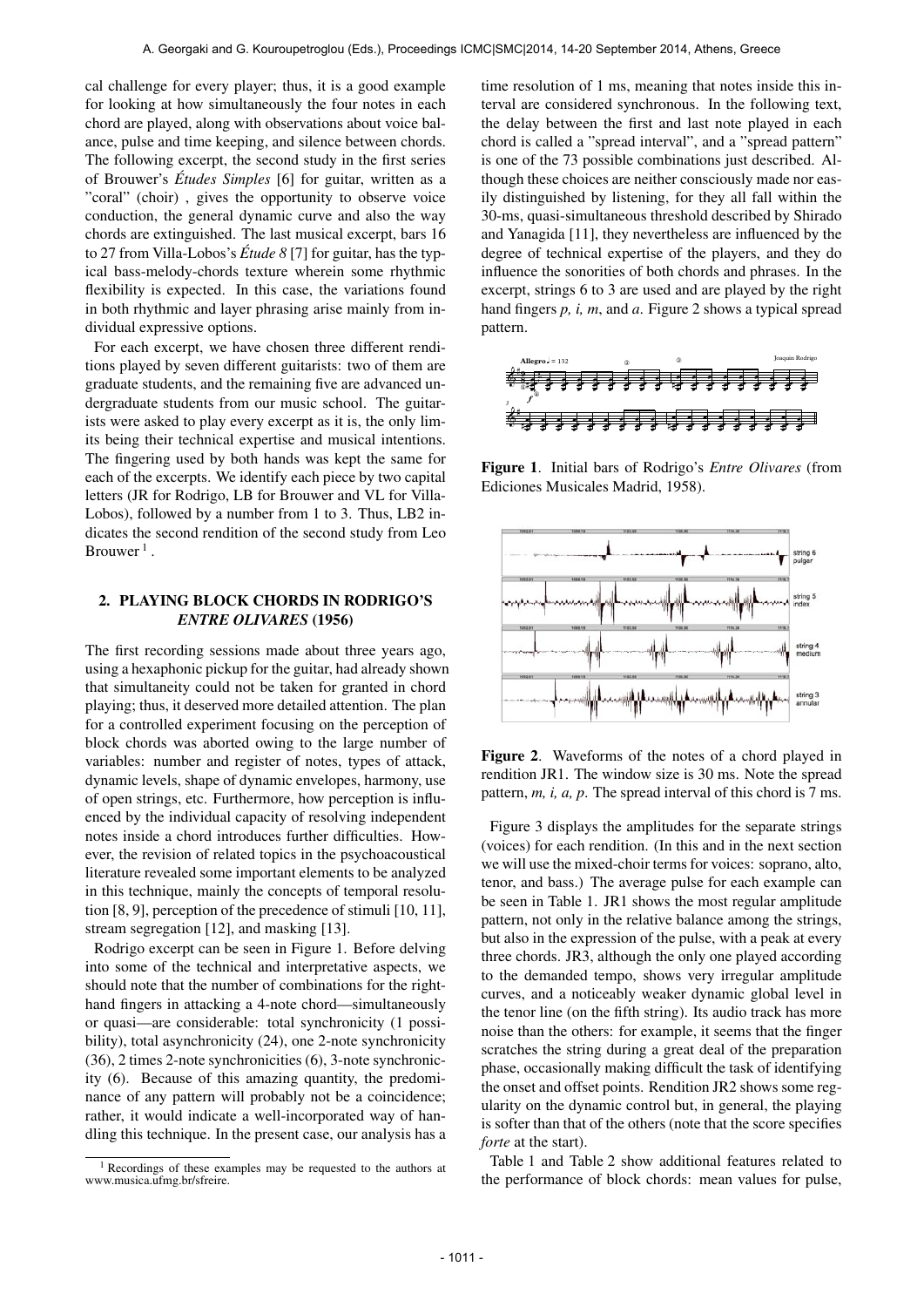spread intervals, gaps between chords and the duration/IOI proportions, and spread patterns, as well as the proportion of chords with simultaneous notes. With the spread pattern indicated by the letters *p, i, m, a*, when two letters come together, as in *im, p, a*, this means that the index and middle fingers attacked simultaneously (inside the 1 ms threshold). In the analyzed examples, it is possible to note the prominence of the index and middle fingers taking first place for the majority of the attacks. Although this may seem natural—given that these fingers are in the middle position and would thus be more adequate for guiding the fast movement required by the piece—we need more data to generalize this statement.

| Renditon        | Pulse (BPM) | Gap(ms) | Duration         |
|-----------------|-------------|---------|------------------|
|                 |             |         | $\text{IOI}(\%)$ |
| JR1             | 124.5       | 127     | 78               |
| JR <sub>2</sub> | 124.5       | 130     | 81               |
| JR <sub>3</sub> | 132         | 126     | 83               |

Table 1. Data extracted from the three renditions of the beginning of Rodrigo's *Entre Olivares*. The values for pulse, gap, and duration/IOI are mean values for the whole excerpt.

| Renditon        | Spread     | Prominent                    | Chords with |
|-----------------|------------|------------------------------|-------------|
|                 | interval   | patterns                     | 2 or more   |
|                 | (ms)       |                              | sync. notes |
| JR <sub>1</sub> | $8\pm2$    | im a p (38%)                 | 40 $(%$     |
|                 |            | $1st$ finger <i>i</i> or     |             |
|                 |            | $m(100\%)$                   |             |
| JR <sub>2</sub> | $5\pm3$    | $1st$ finger <i>i</i> or     | 50 $(\% )$  |
|                 |            | m(70%)                       |             |
| JR <sub>3</sub> | $18 \pm 8$ | $i \, m \, a \, p \, (43\%)$ | 30 $(\% )$  |
|                 |            | $1st$ fing. <i>m</i> (57%)   |             |

Table 2. Block chord features from three renditions of the beginning of Rodrigo's *Entre Olivares*. The values for spread intervals are mean values.

We also measured the gaps between two successive chords, in both absolute and relative terms. This will not be called "legato index", owing to the occurrence of transient offsets, a quite common feature in the fast playing of block chords. The effective duration is the time interval of the free vibrations; the rest of the IOI (inter-onset interval) is occupied by the preparation phase: stopping and re-attacking the notes.

This analysis points out the different technical challenges present in this excerpt: fast pulse, balance between the 4 notes in each chord, dynamic level, metric expression, and technical coherence in the spread interval and patterns. None of the renditions showed a high level of behavior in all these features. Besides the fact that the players are not really professionals, they had less than a month to prepare, whereas proper preparation takes much longer. Professional guitarist Scott Tennant observed in an interview about this excerpt, "It took the better part of the year to



Figure 3. Amplitude curves for each string in (a) JR1, (b) JR2, and (c) JR3.

work that out to tempo" [14]. Abel Carlevaro also dedicates the sixth chapter of his guitar method to this technique [15].

### 2.1 Offset-onset Interval on Guitar

An extremely smooth legato is not practically achievable on guitar. With the exception of the vibrato or bending within the limits of two frets, all other note transitions present, in different degrees, some kind of transient. These transitions are glissandos, hammering-on or pulling-off the strings (called legato in the guitar literature), changing the pitch on the same or in different strings, and repetition of notes. Some features of legato playing will be discussed in the next section. Here, we concentrate on the simplest situation: re-attacking a note on the same string. Informal experiments with one of the main types of right finger articulation (free stroke without planting, trying to play legato as much as possible) shows that there is always an unintended gap between the notes; in other words, before a new note is attacked, the string stops vibrating for a time just before the onset transient. This pause is necessary to reshape the initial conditions of the next vibration, which, in the case of the plucked string, comes from the initial transverse displacement of the string [9].

The duration of this gap varies between 18 and 50 ms. In practical terms, these preliminary results show that the preparation of a new legato note must always be fast, and the musician must simultaneously avoid perceptible offset transients, regardless of the actual pulse. This fact may contribute to the common notion among guitarists that is more difficult to play legato in slow movements than in faster ones. (In fact, psychoacoustical factors also come into play because guitar notes have quite a fast decay.) In the excerpt under examination, we can note that the aver-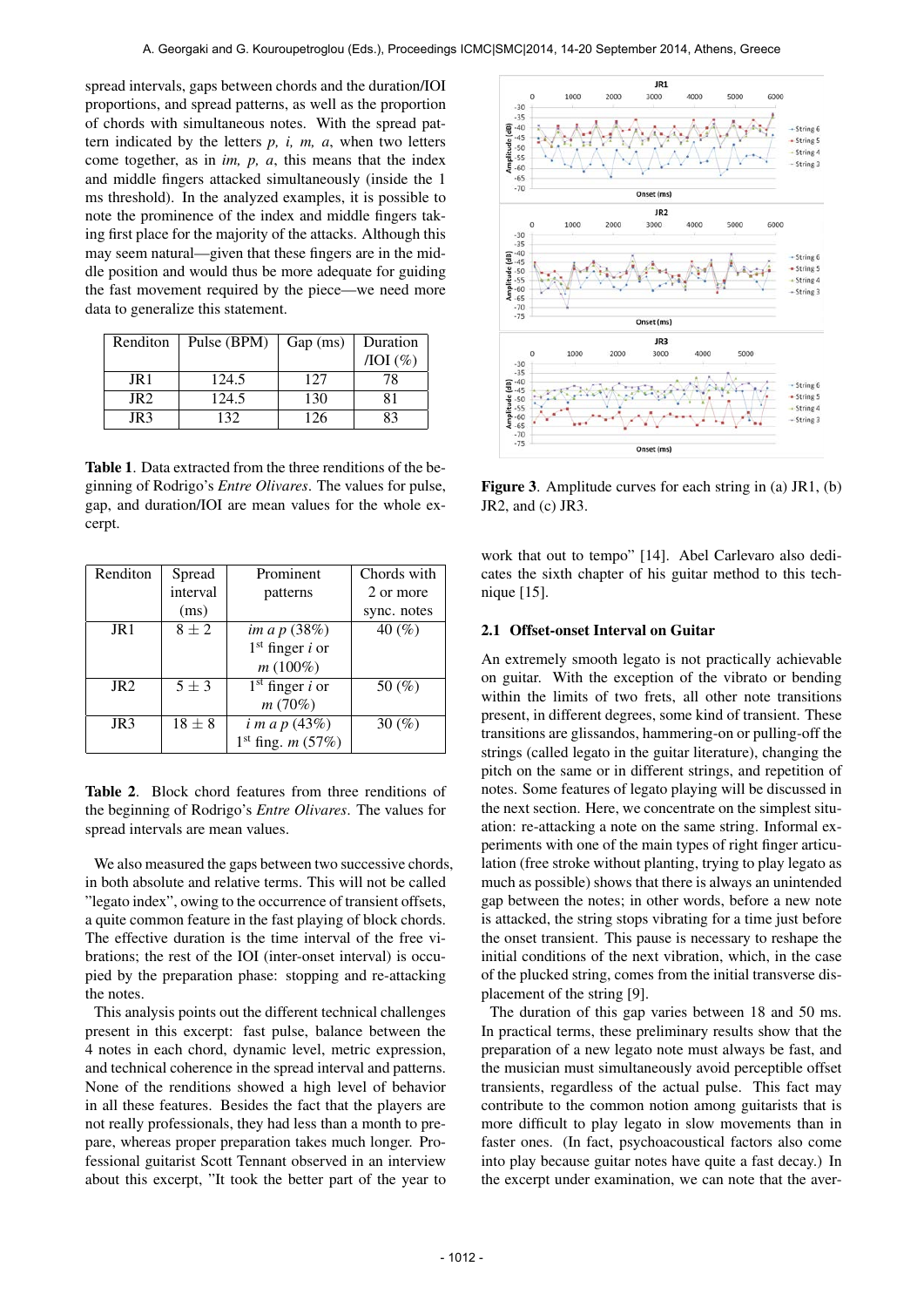age duration of the gaps is about 128 ms, a value much higher than the ones found in the situation of a 1-note free stroke. As we can be quite sure that each re-attack in these renditions is made as fast as possible, it is not difficult to imagine that the preparation of a 4-note chord is much more complex than that of a single note.

## 3. VOICING CONTROL IN BROUWER'S *ETUDE II ´* (1973)

Jim Ferguson, in the preface to Tanenbaum's book [16] on Brouwer's studies, says, "Brouwer's 20 'simple studies' have come to enjoy an important position in the guitar repertoire for a number of reasons. Since they concentrate on the lower position fingerboard region, they are accessible to students. At the same time, their high degree of musicality has made them suitable for concert programming. And because they comprise an extraordinary array of contemporary compositional practices—including pop rhythmic and tonal elements—they are as relevant as they are ingenious." As indicated by the subtitle, second study (Figure 4) is conceived as a choir, and one of the main concerns of the players must be to bring out the individual voices. Bass and tenor voices are played by the thumb (*p*), alto by the index (*i*) and soprano by the medium finger (*m*). Figure 5 shows the amplitude curves for each voice.



Figure 4. Brouwer's *Étude II*, from *Études Simples pour guitar* (1ere Série), Max Eschig, 1973. Note the lack of a bar line between measures 8 and 9.

For this study, the LB1 rendition shows the less nuanced amplitude curves. The soprano line is the most prominent throughout the performance, whereas the remaining voices present very similar amplitude curves. In LB2, the dynamic curves are more accentuated, following the marks in the score. In bars 8-11, the bass line exhibits a more independent curve, playing a crescendo till the indication *p meno sonoro*. LB3 also reveals accentuated curves, but they are more independent than those in LB2. Also here, the soprano is the most detached voice.

Tempo is also a concern here. Tanenbaum [16] comments on the duration given in this score, stating "in his Berkeley master class, Brouwer demonstrated a relatively fast tempo for this study, and he said that the timings for the set are generally wrong." The total duration and mean BPM value of each rendition is given in Table 3. Additional data concerning spread intervals and patterns for the 3-note block chords are also shown in this table. In the present case, the block chords are played with three fingers, and the to-



Figure 5. Amplitude curves for each voice in examples (a) LB1, (b) LB2 and (c) LB3.

tal number of possible combinations is 13. The player of LB3 seems to perform the chords in a very consistent and planned way. A prominent spread pattern is present, with the largest spread interval of the group and a low number of simultaneous notes. The more prominent soprano line is correlated with the spread pattern, being the first to be attacked in more than 80% of the chords. Rendition LB1, the longest one, also has a quite consistent spread pattern, with the thumb preferred as the last finger to attack in each chord. LB2 shows no prominent pattern, but there is a considerable proportion of simultaneous notes.

| Renditon             | LB1                             | LB <sub>2</sub> | LB <sub>3</sub> |
|----------------------|---------------------------------|-----------------|-----------------|
| Total duration (s)   | 78.5                            | 59              | 73.5            |
| Pulse (BPM)          | 41                              | 51              | 43              |
| Spread interval (ms) | $9+4$                           | $5\pm3$         | $11 \pm 6$      |
| Prominent patterns   | <i>i</i> , <i>m</i> , $p(41\%)$ | none            | m, i, p         |
|                      | m, i, p (35%)                   |                 | (83%)           |
| Chords with 2        |                                 | 33              | 6.5             |
| sync. notes $(\% )$  |                                 |                 |                 |

Table 3. Data extracted from three renditions of Brouwer's *Étude II*. Pulse and spread interval are mean values.

The control of dynamic levels is usually closely connected with the control of timbre. Although this feature is one of the most important in the expressive intentions of the performers, we have not yet developed tools for this task. The mixing of the individual tracks sounds quite different from the global acoustical impression owing to the lack of resonance from the guitar body. The use of the centroid/f0 ratio may be helpful in determining the relative brightness of the notes, but the overall sound quality analysis continues to remain an open issue.

In this Brouwer excerpt, we did not discuss the gap be-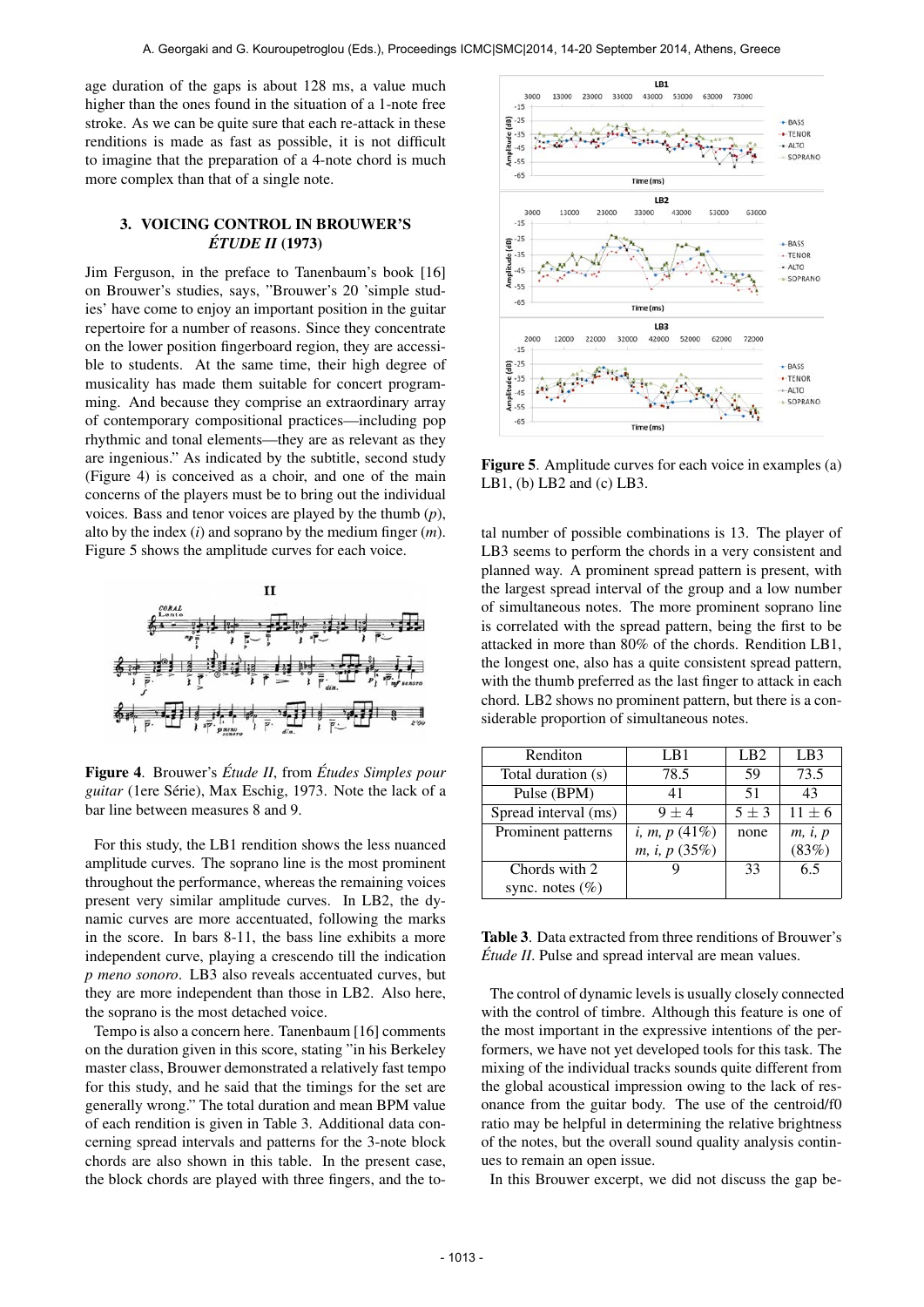tween chords because of the bass line, which is attacked in different moments and remains sounding over the chords, thus helping the legato expression. Another feature that contribute to the overall sound quality of the choral texture on the guitar is the chord offset. Extinguishing a note can be accomplished several ways on the guitar. Besides the natural decay of the vibrations, actions of the right or left hand can be involved, sometimes in combination. The right hand preparation for a new attack has already been discussed in the last section. In addition to that, the preparation of a new note (by the stopping or releasing of one string with a left-hand finger) may cause the offset, sometimes with an undesirable, though hardly avoidable, transient. Commonly, the simultaneous extinguishment of multiple notes does not happen exactly at the same instant, being highly dependent on the fingering of both hands. The possible combinations of all these factors provide a set of typical sonorities to the offset of chords, which, in its turn, poses additional technical challenges for a balanced voice leading.

# 4. LAYERING AND RHYTHMIC PHRASING IN VILLA-LOBOS'S *ETUDE 8 ´* (1928/1953)

### 4.1 Beat Determination

The excerpt chosen from Villa-Lobos can be seen in Figure 6. It shows a typical guitar texture, consisting of a melody accompanied by a bass line and an intermediate layer with chords, arpeggiated or played as a block. Its rhythmic structure is quite straightforward: each 2/4 bar in the chosen interval (bars 16-25) has one of these two basic patterns:  $1 \rightarrow 2 \rightarrow 2 \rightarrow$ , or  $4 \rightarrow 2 \rightarrow$ . Nevertheless, we observe, in practice, not only that block chords may be played with some spread (as seen in the previous sections) but also that the bass and melody notes are not commonly simultaneous. Therefore, it is necessary to explain and justify the chosen methods for analyzing the layers and for the rhythmic phrasing of this excerpt.



Figure 6. Bars 16-27 from Villa-Lobos *Étude 8* (from Max Eschig, 1953).

The amplitude of a block chord was calculated by adding the RMS values for each of its notes, regardless of possible mask-ing or loudness corrections. This was done even if the chord was clearly arpeggiated. Although this value may not be strictly correlated to the perceived intensity, it cer-tainly is to the player's intention. The highest pitch played in the chord was chosen as its rhythmic activity, a choice—derived from a common-sense hypothesis among guitarists—that was confirmed by the analysis. For the bass-melody attack, the timing of the high pitched note also showed itself as the best choice for analyzing the

rhythmic phrasing. Two of the players performed these bass-melody bichords as two non-simultaneous events (the average delay is about 188 ms for VL2 and 80 ms for VL3); even in this case, the beat tracking showed that this situation is better interpreted as an anticipation of the bass note, and not as a delayed melodic line.

## 4.2 Rhythmic Phrasing and Layering

Figure 7 shows the IOIs present in each rendition. It is quite easy to visualize two different regions, one related to the eighth notes played (above 400 ms) and the lower related to the sixteenth notes. VL1 and VL2 make a noticeable decelerando in bar 19 (corresponding to the fourth peak in the graphic). In VL2 we also find a kind of fermata on the first chord of bar 19 (16th value in the graphic), followed by three fast sixteenth notes. In all the renditions, consistent accelerando and decelerando can be found in every sequence of four sixteenth notes. VL3 is the slowest rendition, with a medium value of 53 BPM. The other two are played around 60 BPM. VL2 shows a sharper contrast between the theoretical ratio of 50% between sixteenth and eighth notes. This is not only graphically visible but also is expressed by the global average. While this ratio is about 37% for VL2, it is 46% for VL1 and 47% for VL3.



Figure 7. Inter-onset intervals in the three renditions of the Villa-Lobos excerpt.

Another point of interest is the balance among the different layers present in this excerpt, shown in Figure 8. The more undulating pattern of the chord curve rises from the changing of density in this layer: one event can be either a single note or a 3-note chord. Nonetheless, we can see that the curve is not split in two clearly distinct regions. In all examples, the bass line is played with amplitudes considerably lower than that of the melody. In VL1, the bass is even softer than the middle layer. It is possible also to note higher values for the chords amplitudes in bars where the melody is not being played. The loudest melodic point is repeated in two of the samples, but the player of VL3 has chosen a different moment.

#### 5. FINAL REMARKS

The limited number of renditions for each of the musical excerpts does not allow for any statistical inference; nevertheless, they illustrate the typical technical and expressive capacities of guitar players. Based on the previous discussion, it is easy to figure out how schematic a musical score is, when compared to the sonic richness of any of its performances. Investigating a combination of low-level